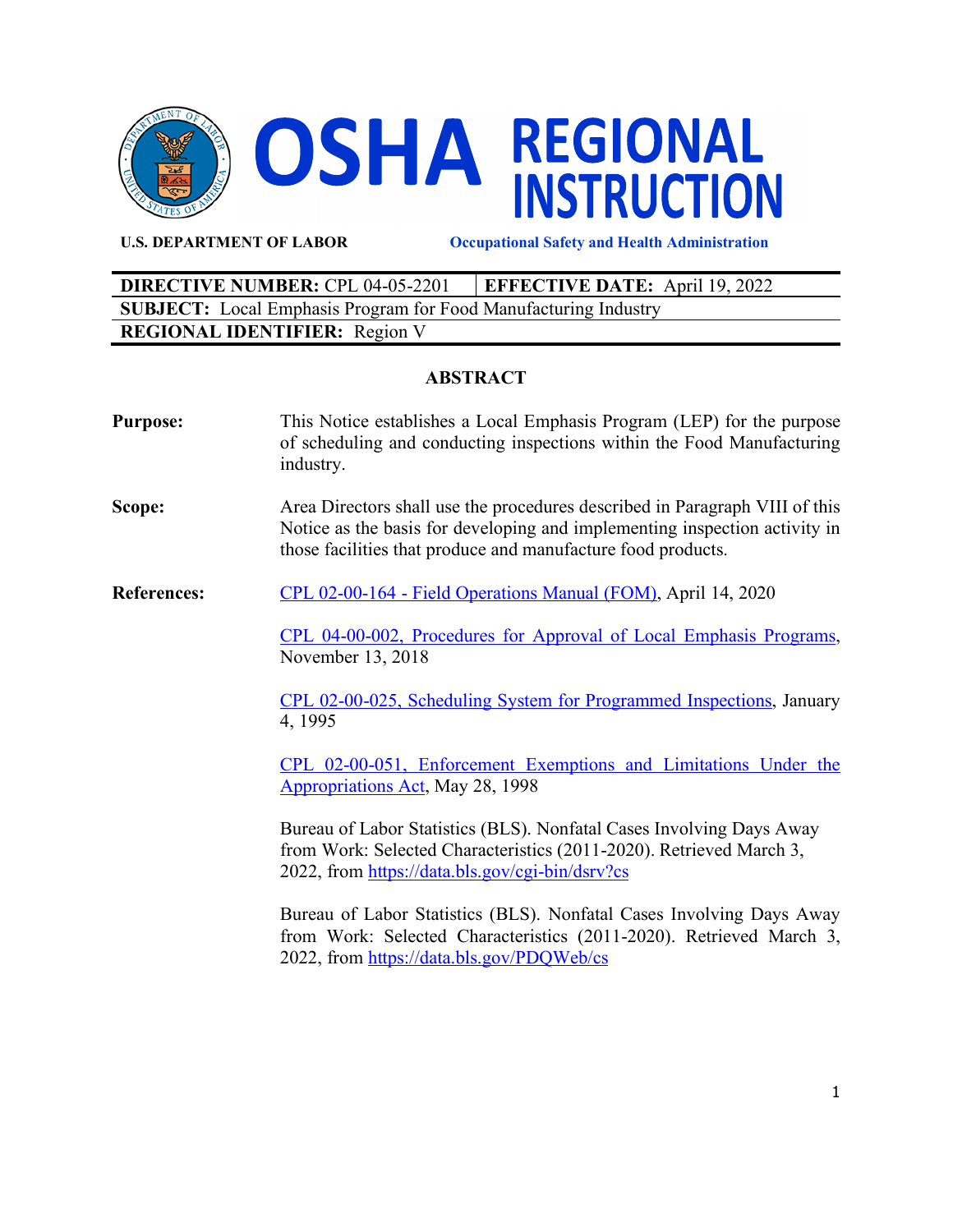| <b>Action Offices:</b> | This Notice applies to the Appleton, Eau Claire, Madison, and Milwaukee, |
|------------------------|--------------------------------------------------------------------------|
|                        | Wisconsin Area OSHA Offices.                                             |

**Originating Office:** Appleton Area Office

**Contact:** Assistant Regional Administrator Enforcement Programs USDOL-OSHA 230 S. Dearborn Street, Room 3244 Chicago, IL 60604 (312) 353-2220

By and Under the Authority of

William J. Donovan Regional Administrator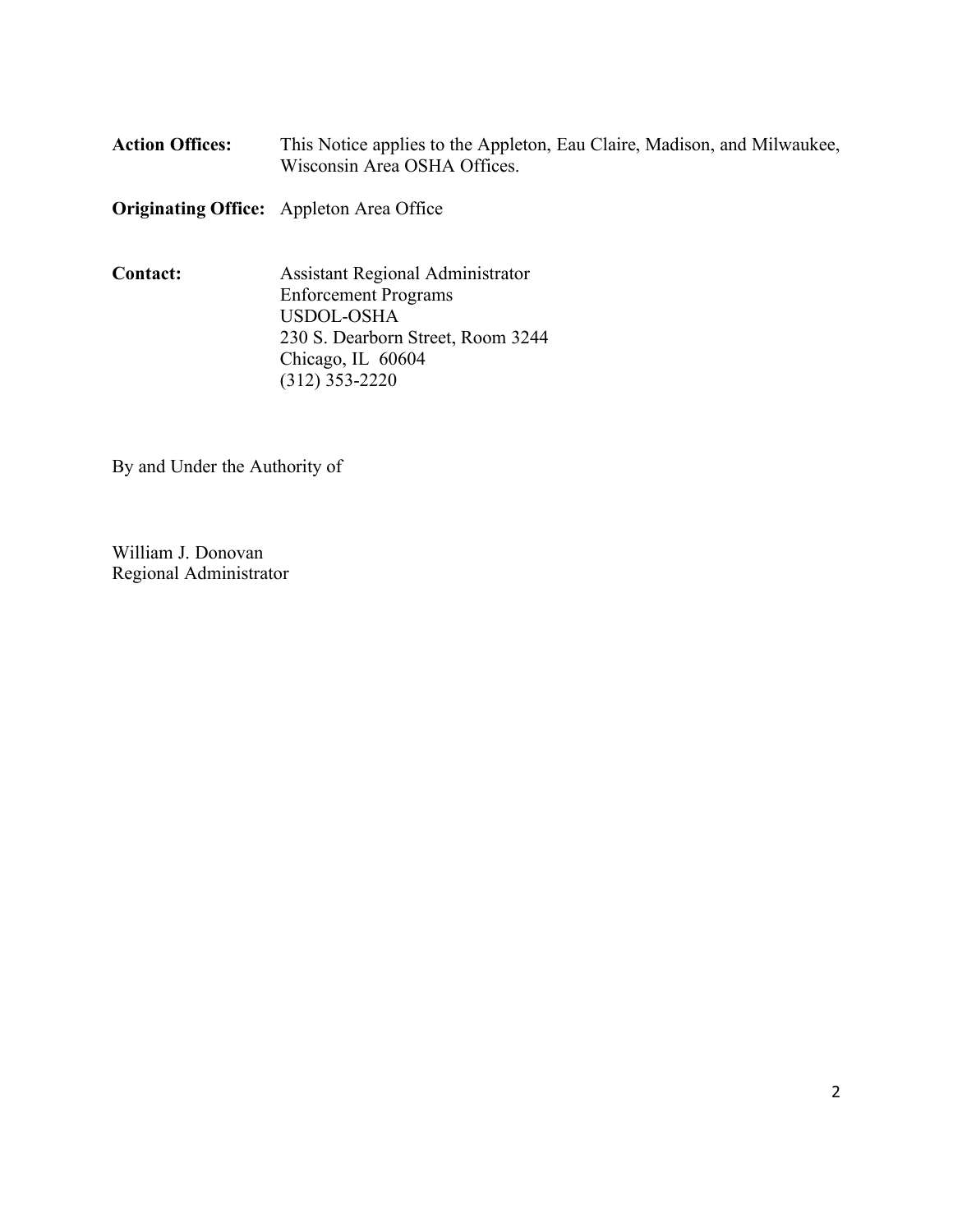# **EXECUTIVE SUMMARY**

<span id="page-2-0"></span>Wisconsin workers employed in the food manufacturing industry face many hazards that can lead to serious injury, illness, and death. Ineffective or absent guarding on production machinery and deficiencies in Hazardous Energy Control methods and training can expose employees to serious injuries such as fractures, amputations, cuts, lacerations, punctures, or even thermal and chemical burns. More than 700 establishments and an estimated 19,000 employees in Wisconsin fall under the food production North American Industry Classification System (NAICS) codes beginning with 311.

In examining data from the Bureau of Labor and Statistics (BLS) for those private Wisconsin companies with a primary NAICS code in the 311xxx range during 2011-2020, it was determined that food manufacturing injury rates were consistently elevated when compared to the averages for all private Wisconsin companies engaged in manufacturing, with NAICS codes between 311xxx-339xxx. Using the most recent BLS data available (2020), food manufacturing industries had rates exceeding the average for all private manufacturing NAICS codes in Wisconsin with respect to some of the most important metrics pertaining to injury and illness rates: Total recordable cases**<sup>1</sup>** ; Cases involving days away from work, job restriction or transfer**<sup>1</sup>** ; Fractures; Amputations; Cuts, lacerations, punctures; Heat (thermal) burns; and Chemical burns and corrosions**<sup>2</sup>** .

The intent of this Local Emphasis Program is to encourage employers to take steps to identify, reduce, and eliminate hazards associated with exposure to machine hazards during production activities, and off-shift sanitation, service, and maintenance tasks. Furthermore, given that many food manufacturing facilities utilize temporary or seasonal labor, this LEP will help Wisconsin Area OSHA Offices meet the Deputy Secretary's goal of, "*serving the most vulnerable workers, those facing barriers to employment, and workers in contingent jobs or other jobs that heighten their economic insecurity and vulnerability*."

OSHA Region V proposes to accomplish this initiative through outreach, education, training, and enforcement activities. Outreach activities will include letters to employers, training sessions with stakeholders, electronic information-sharing activities, public service announcements, and news release broadcasts. Enforcement activities will begin not earlier than three months after outreach is initiated and will include, but not be limited to, the inspection and review of production operations, and working conditions; injury and illness records; safety and health programs; and hazardous energy control methods, to identify and correct workplace hazards at all applicable inspection sites.

**<sup>1</sup>** Bureau of Labor Statistics (BLS). Nonfatal Cases Involving Days Away from Work: Selected Characteristics (2011-2020). Retrieved March 3, 2022, from <https://data.bls.gov/cgi-bin/dsrv?cs>**<sup>2</sup>** Bureau of Labor Statistics (BLS). Nonfatal Cases Involving Days Away from Work: Selected Characteristics (2011-2020). Retrieved March 3, 2022, from<https://data.bls.gov/PDQWeb/cs>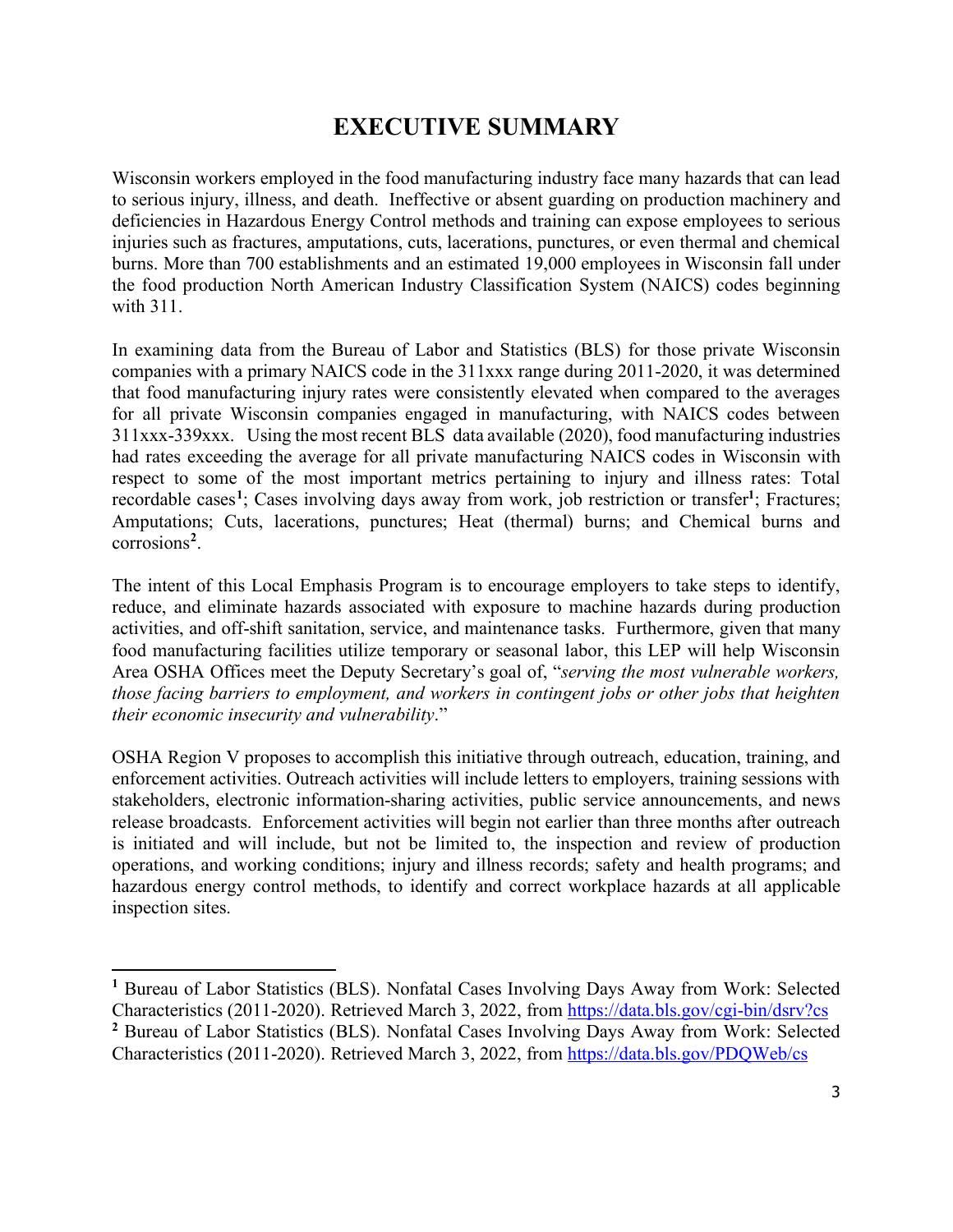# **TABLE OF CONTENTS**

| Н.       |  |
|----------|--|
| HL.      |  |
| $IV_{-}$ |  |
| V.       |  |
| VL.      |  |
|          |  |
|          |  |
|          |  |
|          |  |
|          |  |
| X.       |  |
| XI.      |  |
|          |  |
|          |  |
|          |  |
|          |  |
|          |  |
|          |  |
|          |  |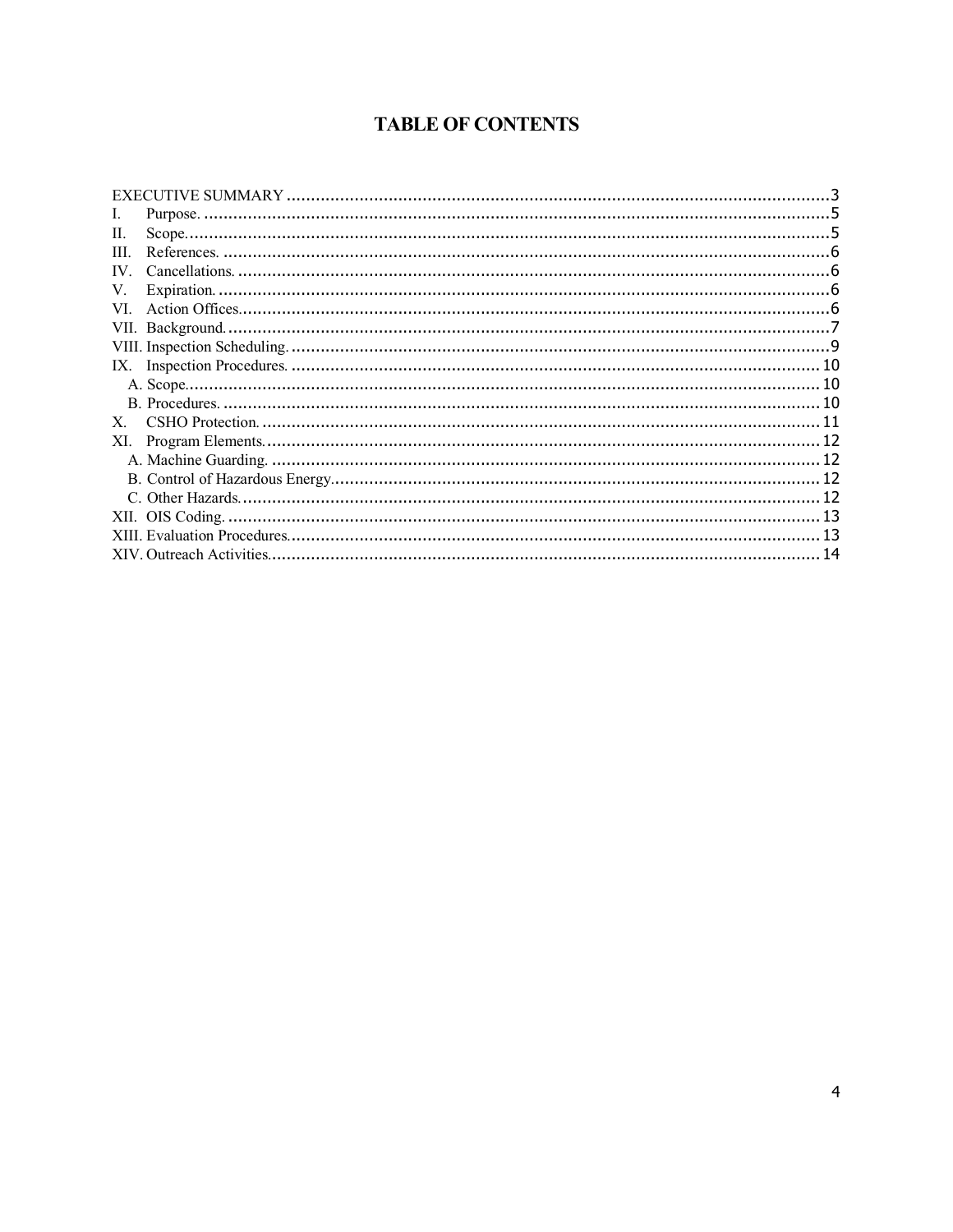# <span id="page-4-0"></span>**I. Purpose.**

This Instruction establishes a Local Emphasis Program (LEP) to reduce injuries and fatalities related to workers' exposures while engaged in food production activities. This LEP will provide the authority to evaluate the employers' workplace(s) at all programmed, un-programmed, or other limited-scope inspections pertaining to food production operations to assure employees are being properly protected. OSHA Area Offices have the authority to conduct inspections for all referral and complaints, formal or non-formal, which contain allegations of potential worker exposure to serious hazards associated with operating food production machinery or performing service, maintenance, and sanitation tasks on food processing and ancillary equipment. Area Offices shall incorporate this LEP into the scheduled or ongoing inspection upon a determination of hazards or injuries/illnesses covered by this emphasis program.

### <span id="page-4-1"></span>**II. Scope.**

This Regional Instruction applies to the Appleton, Eau Claire, Madison, and Milwaukee, Wisconsin Area Offices, and covers establishments in the following North American Industry Classification System (NAICS) codes:

| <b>NAICS</b> | <b>Description</b>                                              |  |  |
|--------------|-----------------------------------------------------------------|--|--|
| 3114xx       | Fruit and Vegetable Preserving and Specialty Food Manufacturing |  |  |
| 311411       | Frozen Fruit, Juice, and Vegetable Manufacturing                |  |  |
| 311412       | Frozen Specialty Food Manufacturing                             |  |  |
| 311421       | Fruit and Vegetable Canning                                     |  |  |
| 311422       | <b>Specialty Canning</b>                                        |  |  |
| 311423       | Dried and Dehydrated Food Manufacturing                         |  |  |
| 3115xx       | <b>Dairy Product Manufacturing</b>                              |  |  |
| 31151x       | Dairy Product (except frozen) Manufacturing                     |  |  |
| 311511       | Fluid Milk Manufacturing                                        |  |  |
| 311512       | <b>Creamery Butter Manufacturing</b>                            |  |  |
| 311513       | <b>Cheese Manufacturing</b>                                     |  |  |
| 311514       | Dry, Condensed, and Evaporated Dairy Product Manufacturing      |  |  |
| 311520       | Ice Cream and Frozen Dessert Manufacturing                      |  |  |
| 3116xx       | <b>Animal Slaughtering and Processing</b>                       |  |  |
| 311611       | Animal (except Poultry) Slaughtering                            |  |  |
| 311612       | <b>Meat Processed from Carcasses</b>                            |  |  |
| 311613       | Rendering and Meat Byproduct Processing                         |  |  |
| 311615       | <b>Poultry Processing</b>                                       |  |  |

#### **TABLE 1: Industry Coverage**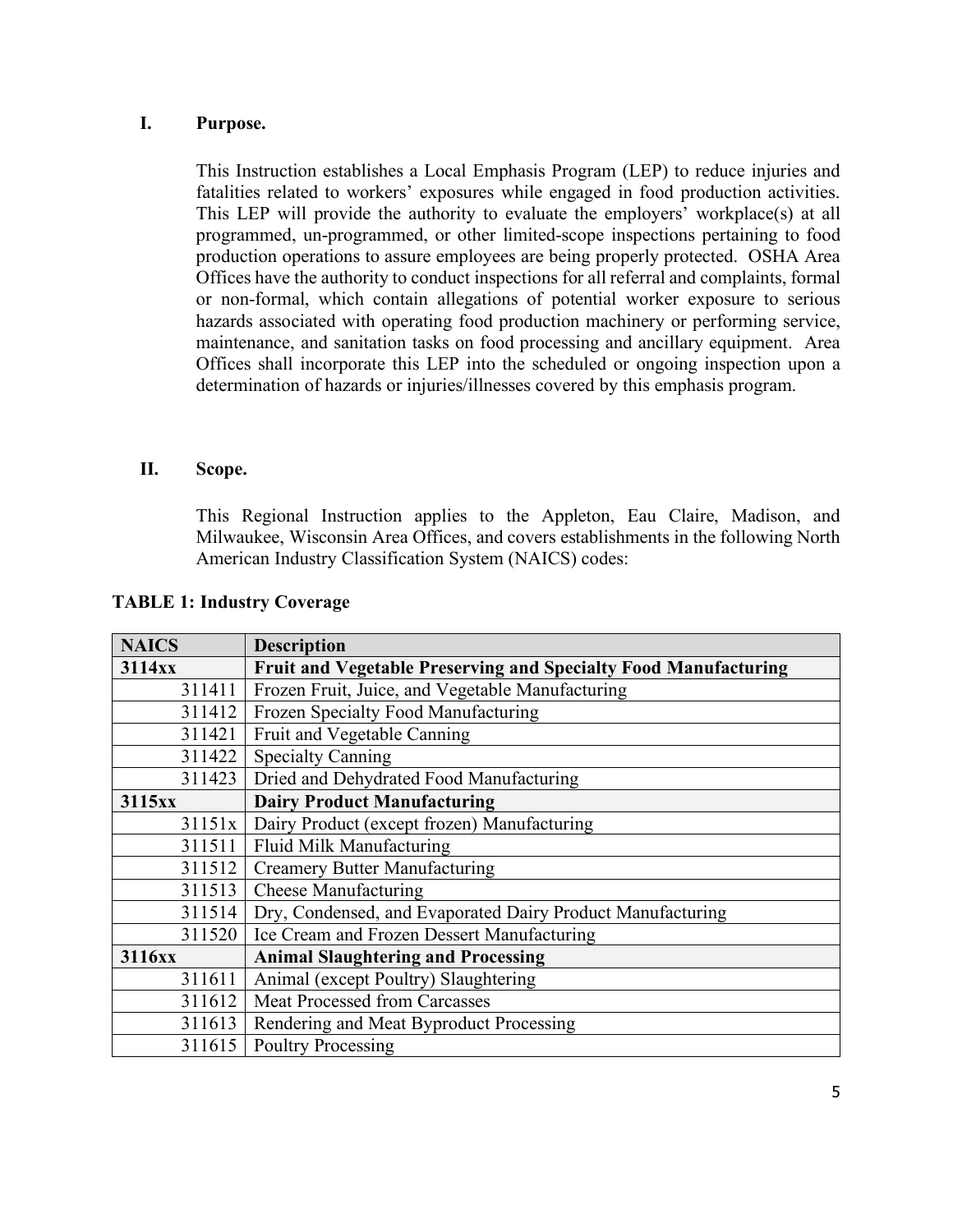NOTE: NAICS codes listed above that end with "xx" include all industries within the 4-digit Industrial Classification.

# <span id="page-5-0"></span>**III. References.**

- A. [CPL 02-00-164 Field Operations Manual \(FOM\),](https://www.osha.gov/sites/default/files/enforcement/directives/CPL_02-00-164_1.pdf) April 14, 2020
- B. [CPL 04-00-002, Procedures for Approval of Local Emphasis Programs,](https://www.osha.gov/sites/default/files/enforcement/directives/CPL_04-00-002_0.pdf) November 13, 2018
- C. [CPL 02-00-025, Scheduling System for Programmed Inspections,](https://www.osha.gov/enforcement/directives/cpl-02-00-025) January 4, 1995
- D. [CPL 02-00-051, Enforcement Exemptions and Limitations Under the](https://www.osha.gov/enforcement/directives/cpl-02-00-051)  Appropriations Act, May 28, 1998
- E. Bureau of Labor Statistics (BLS). Nonfatal Cases Involving Days Away from Work: Selected Characteristics (2011-2020). Retrieved March 3, 2022, from <https://data.bls.gov/cgi-bin/dsrv?cs>
- F. Bureau of Labor Statistics (BLS). Nonfatal Cases Involving Days Away from Work: Selected Characteristics (2011-2020). Retrieved March 3, 2022, from <https://data.bls.gov/PDQWeb/cs>

# <span id="page-5-1"></span>**IV. Cancellations.**

None

# <span id="page-5-2"></span>**V. Expiration.**

This Notice expires on April 30, 2027.

# <span id="page-5-3"></span>**VI. Action Offices.**

Participating Area Directors will use the procedures described in Paragraph VIII of this Instruction as the basis for developing and implementing inspection activity at those establishments covered under this LEP.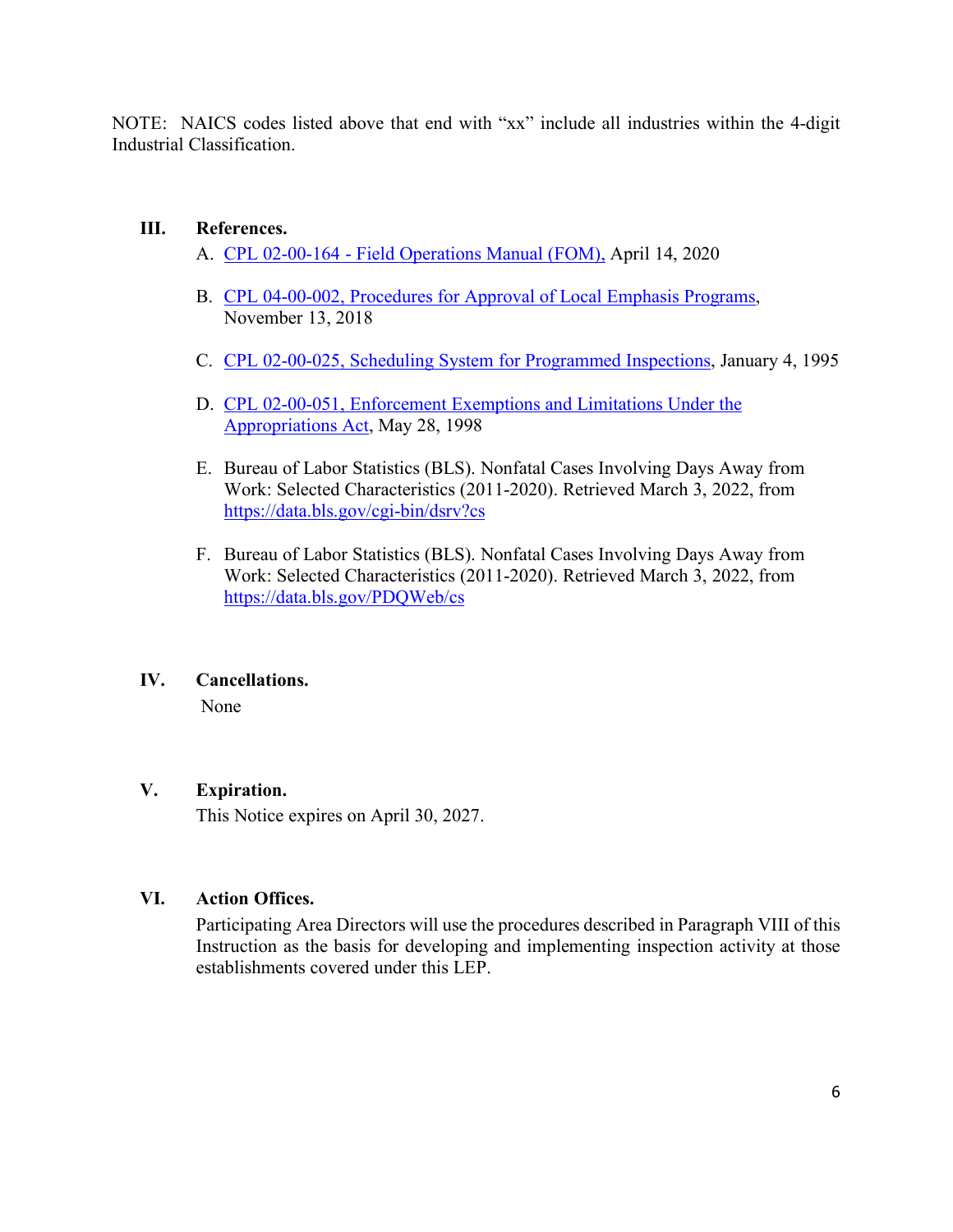# <span id="page-6-0"></span>**VII. Background.**

Cuts, lacerations, punctures**<sup>2</sup>**

Wisconsin workers employed in the food manufacturing industry face many hazards that can lead to serious injury, illness, and death. Ineffective, or absent, guarding on production machinery and deficiencies in hazardous energy control methods and training can expose employees to serious injuries such as fractures and amputations. More than 700 establishments and an estimated 19,000 employees in Wisconsin fall under the food production North American Industry Classification System (NAICS) codes beginning with 311.

A review of recent injury and illness data obtained from the Bureau of Labor Statistics (BLS), indicated that Food Manufacturing facilities in Wisconsin have shown higher levels of injuries during that time period when compared to an average for all private Wisconsin companies engaged in manufacturing with NAICS codes between 311xxx-339xxx. Specifically, the rates of amputation and fracture-based injuries, as well cuts, lacerations and punctures have shown to be higher than in all private manufacturing NAICS. In addition, injuries and illnesses due to chemical and thermal burns (associated with production but also maintenance and sanitation processes) also show rates in excess of the manufacturing super sector rates. In 2020, food manufacturing industries had rates exceeding the average for all private manufacturing in Wisconsin with respect to Total recordable cases; Cases involving days away from work, job restriction or transfer**<sup>1</sup>** , Fractures; Amputations; Cuts, lacerations, punctures; Heat (thermal) burns; and Chemical burns and corrosions**<sup>2</sup>** .

| Category                                       | <b>Food Manufacturing Rates</b><br>(NAICS 311xxx) | <b>Manufacturing Rates</b><br>(NAICS 31-33) |
|------------------------------------------------|---------------------------------------------------|---------------------------------------------|
| Total recordable cases <sup>1</sup>            | 4.6                                               | 3.7                                         |
| Cases involving days away<br>from              | 3.5                                               | 2.2                                         |
| work, job restriction or transfer <sup>1</sup> |                                                   |                                             |
| Fractures <sup>2</sup>                         | 17.1                                              | 10.9                                        |
| Amputations <sup>2</sup>                       | 5.6                                               | 3.8                                         |

Chemical burns and corrosions<sup>2</sup> 6.1 1.4 Heat (thermal) burns<sup>2</sup> 2.0

### **TABLE 2: Private Manufacturing Rates in Wisconsin in 2020**

During this same time period, the Appleton, Eau Claire, Madison and Milwaukee, WI OSHA Area Offices have initiated 488 inspections within the facilities falling under the 311xxx Food Manufacturing NAICS code. Inspections resulted in the abatement of hundreds of serious hazards which were addressed in 657 violations issued to food manufacturers. Of the violations issued to the employers, 170 fell under the hazardous energy control (29 CFR 1910.147) standard and 91 fell under machine guarding

13.4 9.8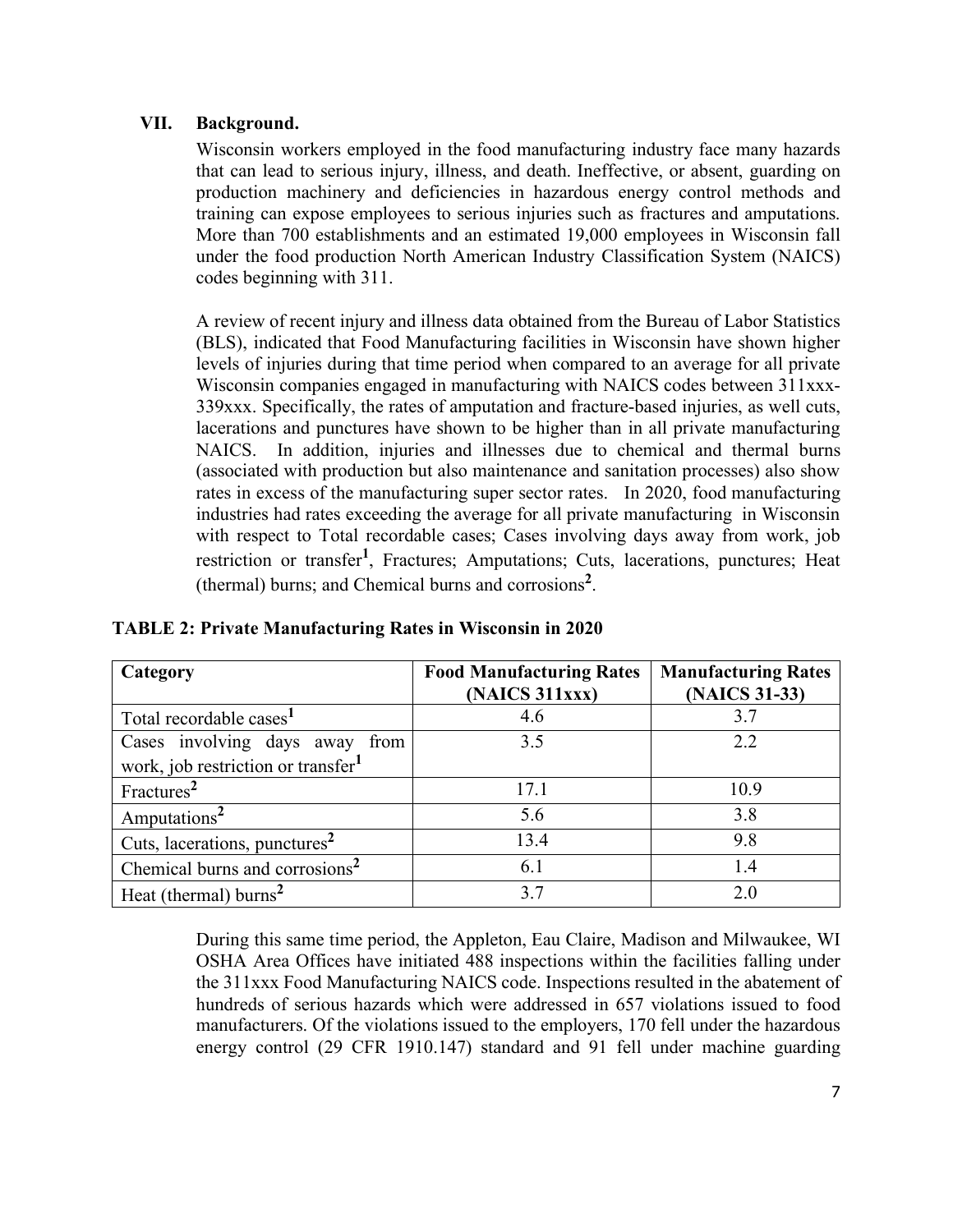standards (29 CFR 1910.212-219). The combined 261 violations, related to hazardous energy control and machine guarding, accounted for approximately 40% of all violations issued to food manufacturing companies during that time period. An examination of the accident investigations completed as part of inspection activity during that time frame indicated that 78 amputations and 17 fractures occurred from exposure to moving machine parts. In addition, three fatalities can be attributed to failures of machine guarding or hazardous energy control for the same time period.

Based on BLS data from CY 2020, the NAICS codes covered by this LEP were identified as private manufacturing industries in the NAICS food manufacturing sector 31 with any injury and illness rates equal to, or higher than the corresponding average rates for all private manufacturing. For additional information, see TABLE 1: Industry Coverage and TABLE 2: Private Manufacturing Rates in Wisconsin in 2020.

Specifically, NAICS 3114xx, Fruit and Vegetable Preserving and Specialty Food Manufacturing, has fractures rates of 13.9 per 10,000 full-time workers which are higher than the corresponding private manufacturing rates. Similarly, NAICS 3115xx, Dairy Product Manufacturing, has fractures rates of 28.1, cuts, lacerations, and punctures rates of 11.7, chemical burns and corrosions rates of 13.6 and heat (thermal) burns rates of 6.4 per 10,000 full-time workers, that are higher than the corresponding private manufacturing rates. Lastly, NAICS 3116xx, Animal Slaughtering and Processing, has fracture rates of 15.0, amputations rates of 16.1, and cuts lacerations and punctures rates of 22.2 per 10,000 full-time workers that are higher than the corresponding private manufacturing rates. Injury and illness rates for the covered NAICS are summarized in TABLE 3: Rates for Selected Food Manufacturing Industries.

| Category<br>$(2020 \text{ rates})$ | <b>Wisconsin</b><br>Private<br><b>Manufacturing</b><br>(NAICS 31-33) | <b>Fruit and Vegetable</b><br><b>Preserving and</b><br><b>Specialty Food</b><br>Manufacturing<br>3114xx | <b>Dairy Product</b><br>Manufacturing<br>3115xx | Animal<br>Slaughtering and<br>Processing<br>3116xx |
|------------------------------------|----------------------------------------------------------------------|---------------------------------------------------------------------------------------------------------|-------------------------------------------------|----------------------------------------------------|
| Fractures <sup>2</sup>             | 10.9                                                                 | 13.9                                                                                                    | 28.1                                            | 15.0                                               |
| Amputations <sup>2</sup>           | 3.8                                                                  |                                                                                                         |                                                 | 16.1                                               |
| Cuts,                              | 9.8                                                                  |                                                                                                         | 11.7                                            | 22.2                                               |
| lacerations,                       |                                                                      |                                                                                                         |                                                 |                                                    |
| punctures <sup>2</sup>             |                                                                      |                                                                                                         |                                                 |                                                    |
| Chemical burns                     | 1.4                                                                  |                                                                                                         | 13.6                                            |                                                    |
| and corrosions <sup>2</sup>        |                                                                      |                                                                                                         |                                                 |                                                    |
| Heat (thermal)                     | 2.0                                                                  |                                                                                                         | 6.4                                             |                                                    |
| burns <sup>2</sup>                 |                                                                      |                                                                                                         |                                                 |                                                    |

**TABLE 3: Rates for Selected Food Manufacturing Industries**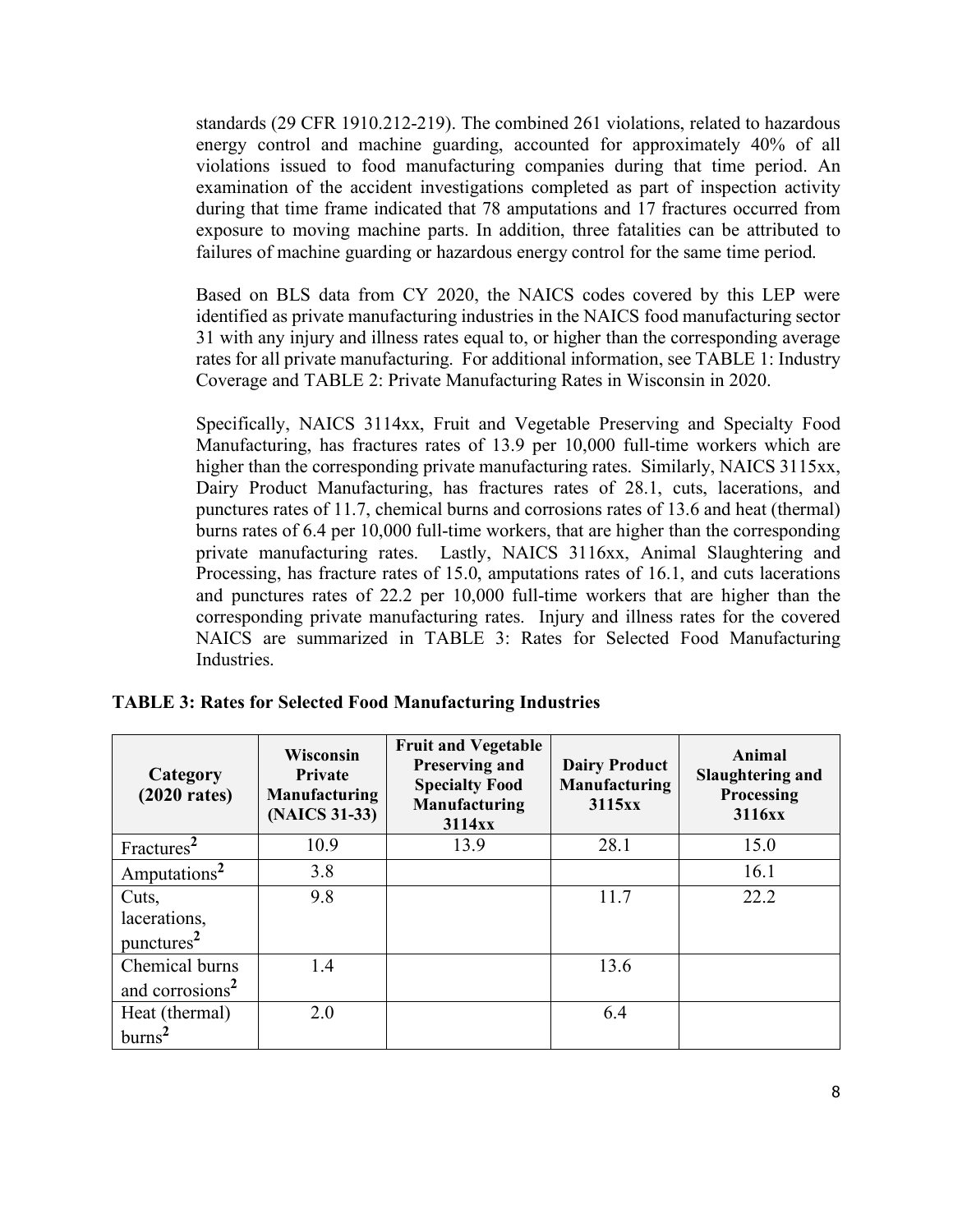# <span id="page-8-0"></span>**VIII. Inspection Scheduling.**

A. Selection and Scheduling of Complaints and Referrals. Area Offices will conduct inspections for all complaints and referrals in industries covered by this LEP that allege employee exposure to hazards associated with operating food production machinery or performing service, maintenance, and sanitation tasks on food processing and ancillary equipment, during production or while performing service, maintenance, and sanitation activities. The inspection will address all complaint items and all aspects of potential employee exposure to hazards.

When OSHA is notified of any Imminent Danger, Fatality/Catastrophe, Complaints or Referrals in any of the industries covered by this Instruction, whether or not they fall within the scope of the LEP, Area Offices shall incorporate this LEP into the scheduled or ongoing inspection. Refer to the general procedures in FOM Chapter 9, Complaint and Referral Processing, and Chapter 11, Imminent Danger, Fatality, Catastrophe, and Emergency Response, for additional information.

B. Programmed Inspection Lists. Each Area Office will prepare a master inspection list in accordance with the CPL 02-00-025, Scheduling Systems for Programmed Inspections. The National Office may provide a random number of establishments on a list and provide the list to Area Offices, for the purposes of this LEP.

All selected establishments, regardless of size, will be inspected, subject to any enforcement limitations under the Appropriations Act per CPL 02-00-051.

- C. Cycle Generation. Cycles will be prepared in accordance with CPL 02-00-025, Scheduling System for Programmed Inspections. All establishments in a cycle must be opened before any establishment from a new cycle can be inspected. The establishments within the cycle may be inspected in any order.
- D. Additions. Based on their familiarity with local industries, Area Offices may add to the master inspection list any establishments that are covered by this LEP. If establishments are added to the master inspection list, the list must be rerandomized prior to use. The Area Office may return the modified list to the National Office for assignment of new random numbers or the Area Office may assign new random numbers to the list using the RANDBETWEEN function in Microsoft Excel.
- E. Deletions. Based on their familiarity with local industries, Area Offices shall delete from the master inspection list any firms known to be out of business. Additionally, establishments that have received a comprehensive safety inspection within 24 months prior to the creation of the current inspection cycle will be deleted from the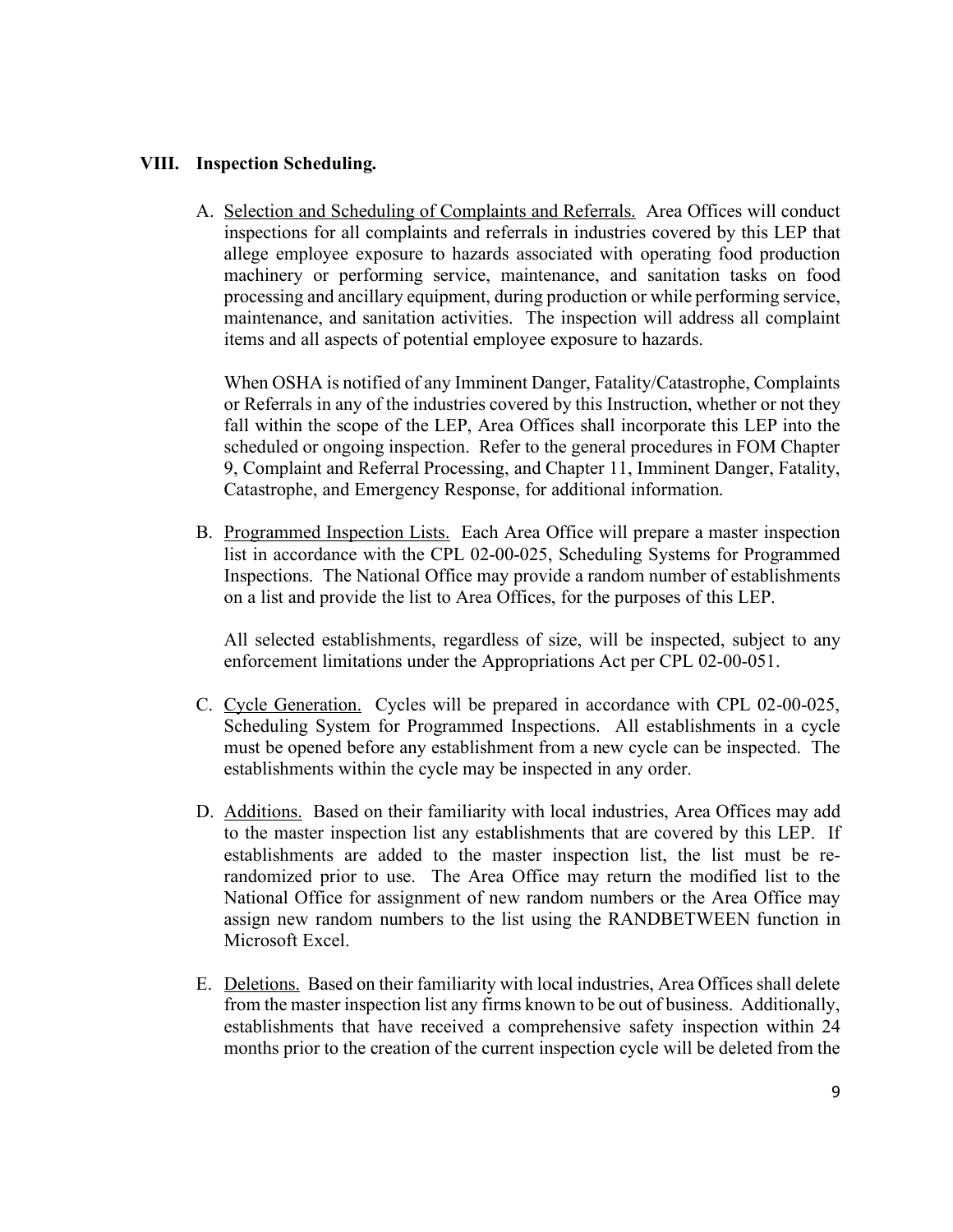inspection list. This timeframe will be calculated using the previous inspection's opening conference date.

- F. Data Collection. Area Offices will collect data from OSHA 300 logs for the previous three calendar years plus the current year from all establishments inspected under this program that are required to maintain them. The data, which will include the totals from all the columns of the 300 log and the total hours worked by all employees for these years, will be used to assist in the evaluation of the program.
- G. Strategic Plan. Area Offices shall conduct inspections under this program each fiscal year that this program is active. The inspections conducted under this LEP will be incorporated into each Area Office's overall strategic operating plan.

#### <span id="page-9-1"></span><span id="page-9-0"></span>**IX. Inspection Procedures.**

#### **A. Scope.**

The scope of inspections conducted under this LEP shall generally be safety inspections focusing on evaluating machine guarding hazards associated with points of operation, ingoing nip points, and moving or rotating parts of food processing equipment. The inspection scope will also cover any deficiencies in the employer's hazardous energy control program associated with servicing, maintenance, setup, and sanitation of equipment, including thermal injuries from contact with hot or cold equipment. Additionally, these inspections will address hazards associated with chemical burns from corrosives, such as those utilized during the sanitation process. The scheduling of inspections under this LEP will be conducted in accordance with Paragraph VIII, and may be expanded to address additional hazards based on information gathered by CSHOs during the inspection process, in accordance with Chapter 3 of the [FOM.](https://www.osha.gov/sites/default/files/enforcement/directives/CPL_02-00-164_1.pdf)

When possible, inspections conducted under this LEP will be combined with other programmed and unprogrammed inspections. This LEP may be combined with other existing initiatives, such as National Emphasis Programs, Regional Emphasis Programs or Site-Specific Targeting.

#### <span id="page-9-2"></span>**B. Procedures.**

Upon entering the establishment, the Compliance Safety and Health Officer (CSHO) shall verify the NAICS code of the establishment. If the NAICS code is not one of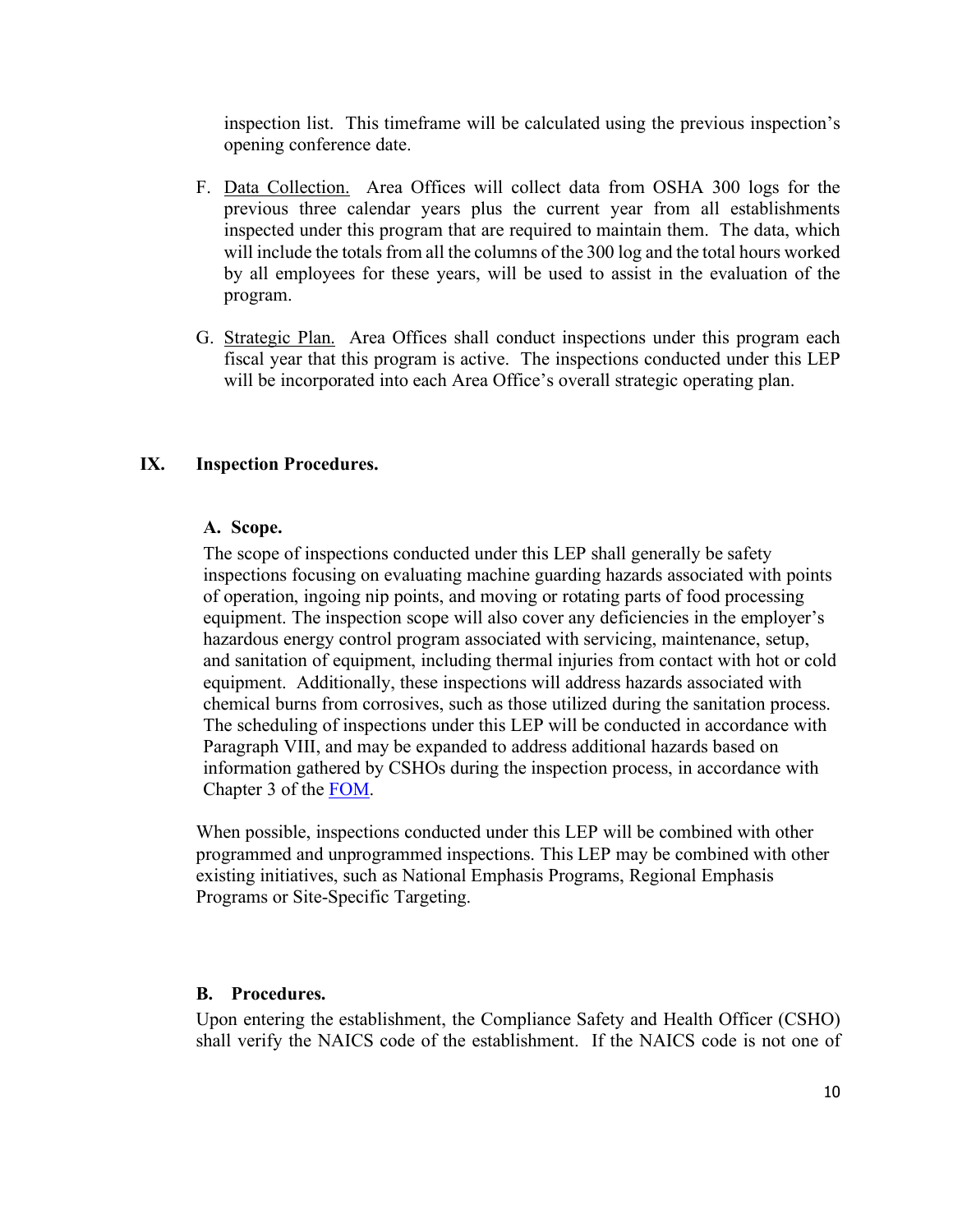those covered in this LEP, CSHOs shall exit the facility and code the OSHA Information System (OIS) Inspection form "No Inspection."

At the start of each inspection, CSHOs shall review the OSHA 300 injury and illness logs for injuries indicative of a machine guarding or hazardous energy control program deficiencies. CSHOs shall evaluate the employer's hazardous energy control program, including written procedures, authorized and affected training and the annual periodic inspection of control procedures. The evaluation of the hazardous energy control program will also include a review of the sanitation operations.

CSHOs shall conduct a walk around of the facility and observe employee interaction with food production machinery. CSHOs shall evaluate the machinery for any guarding deficiencies, which leave employees exposed to in running nip points, catch points, sheer points, pinch points or other moving parts. CSHOs shall also assess the potential for contact with hot or cold equipment (e.g., such as those used for sterilization or refrigeration) or corrosive chemicals (typically used during the sanitation process) that could result in injuries. CSHOs shall also note any observed service or maintenance activity and evaluate the tasks for compliance with applicable standards. Because most sanitation activities take place during second or third shift, CSHOs shall also focus on those activities including hygiene/disinfection and maintenance that occur outside normal production schedules. Evaluation of such activities may require follow-up inspections during non-production work shifts and/or inclusion of other contractors on premises in the inspection process, in accordance with established agency procedures.

### <span id="page-10-0"></span>**X. CSHO Protection.**

Inspections under this LEP are to be conducted by CSHOs who have received training on the LEP. CSHOs shall attempt to document the presence of potential hazards prior to initiating the walk around portion of the inspection, and shall make appropriate personal protective equipment (PPE) selections, relying on information obtained during the opening conference, from previous inspection activity at similar sites, safety data sheets, and/or previous exposure monitoring surveys.

Area Directors shall ensure that CSHOs have the necessary PPE to conduct the inspection, including but not limited to, hard hats, safety glasses, hearing protection, safety boots, and respiratory protection. CSHOs shall not place themselves in potentially hazardous situations, such as entry into permit-required confined spaces or activities that would require the performance of hazardous energy control. In such cases, necessary information should be sought in another manner, such as private employee interviews, witness statements, engineering drawings, manufacturing specifications/manuals, etc. Supervisors shall ensure CSHOs comply with all related [requirements developed as part of the ADM 04-00-003, OSHA Safety and Health](https://www.osha.gov/sites/default/files/enforcement/directives/ADM_04-00-003.pdf)  Management System.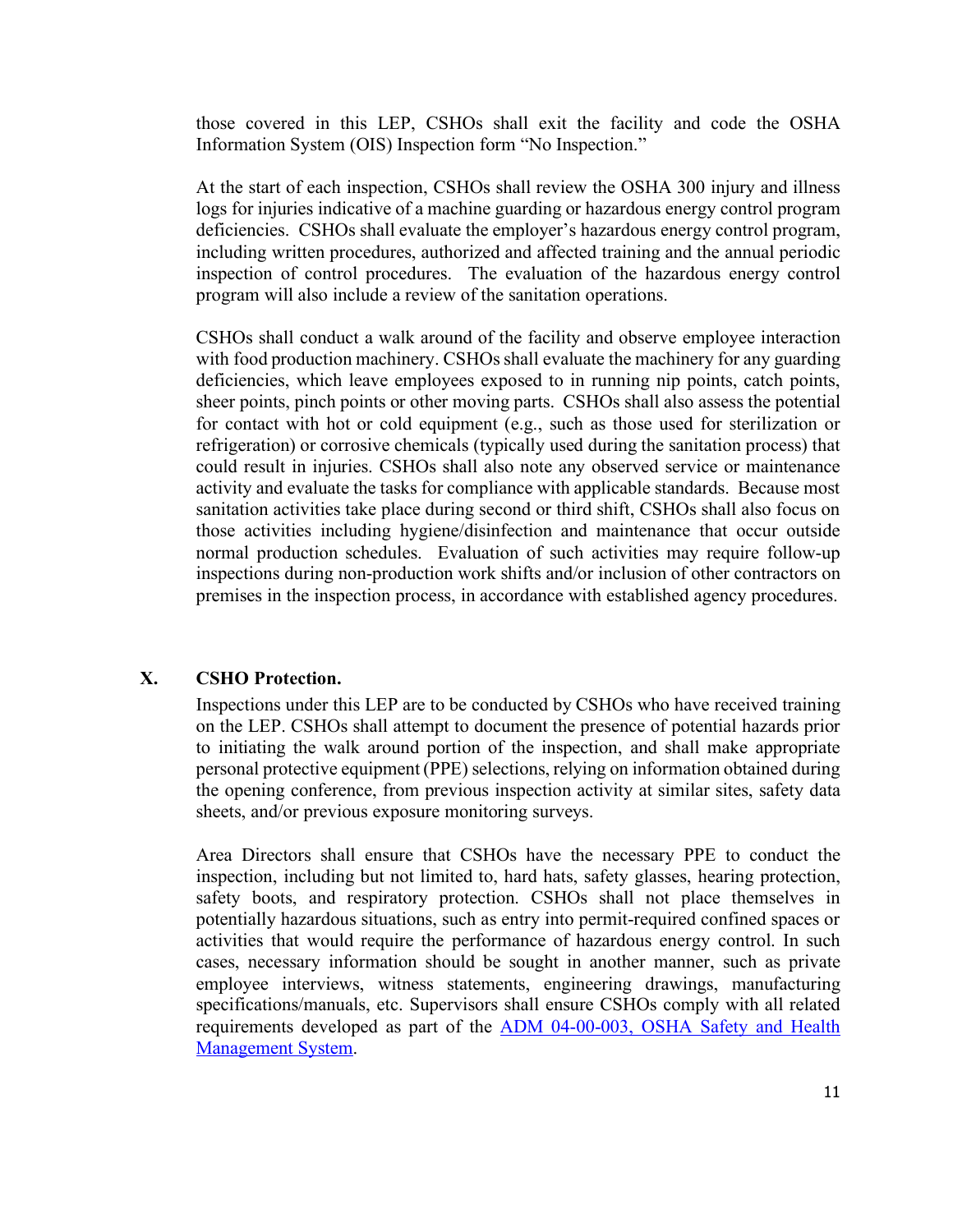Where applicable, CSHOs shall follow policies outlined in Chapter 27 of the OSHA Technical Manual, Exposure Monitoring, and will conduct self-sampling when they are potentially exposed to hazardous chemicals. A list of hazardous chemicals is included in Appendix A to Chapter 27.

#### <span id="page-11-0"></span>**XI. Program Elements.**

CSHOs shall evaluate the following safety and health program elements and hazards during all compliance inspections conducted at the covered NAICS sites under this LEP. The compliance inspections cover all portions of the employer's operations at the site.

#### <span id="page-11-1"></span>**A. Machine Guarding.**

CSHOs shall evaluate all machinery utilized by employees for production of food products or used by maintenance personnel, or maintenance activities for compliance with standards, including but not limited to the following: [29 CFR](https://www.osha.gov/laws-regs/regulations/standardnumber/1910/1910.212)  1910.212, [29 CFR 1910.213,](https://www.osha.gov/laws-regs/regulations/standardnumber/1910/1910.213) [29 CFR 1910.215,](https://www.osha.gov/laws-regs/regulations/standardnumber/1910/1910.215) [29 CFR 1910.217](https://www.osha.gov/laws-regs/regulations/standardnumber/1910/1910.217) and [29 CFR](https://www.osha.gov/laws-regs/regulations/standardnumber/1910/1910.219)  1910.219.

#### <span id="page-11-2"></span>**B. Control of Hazardous Energy.**

CSHOs shall evaluate the employer's hazardous energy control program for compliance with [29 CFR 1910.147.](https://www.osha.gov/laws-regs/regulations/standardnumber/1910/1910.147) CSHOs will utilize [CPL 02-00-147](https://www.osha.gov/sites/default/files/enforcement/directives/CPL_02-00-147.pdf) *The Control of Hazardous Energy – Enforcement Policy and Inspection Procedures* when conducting their evaluation.

#### <span id="page-11-3"></span>**C. Other Hazards.**

CSHOs shall review the injury and illness records for the past three years for trends that may identify a common hazard at the workplace. Conditions and hazards may vary from facility to facility depending on work operations. However, a variety of hazards may be common industry-wide, including:

- i. Noise
- ii. Hazardous Chemicals
- iii. Refrigeration Chemicals (e.g. carbon dioxide, ammonia)
- iv. Personal Protective Equipment
- v. Process Safety Management (PSM)
- vi. Powered Industrial Vehicles (PIV)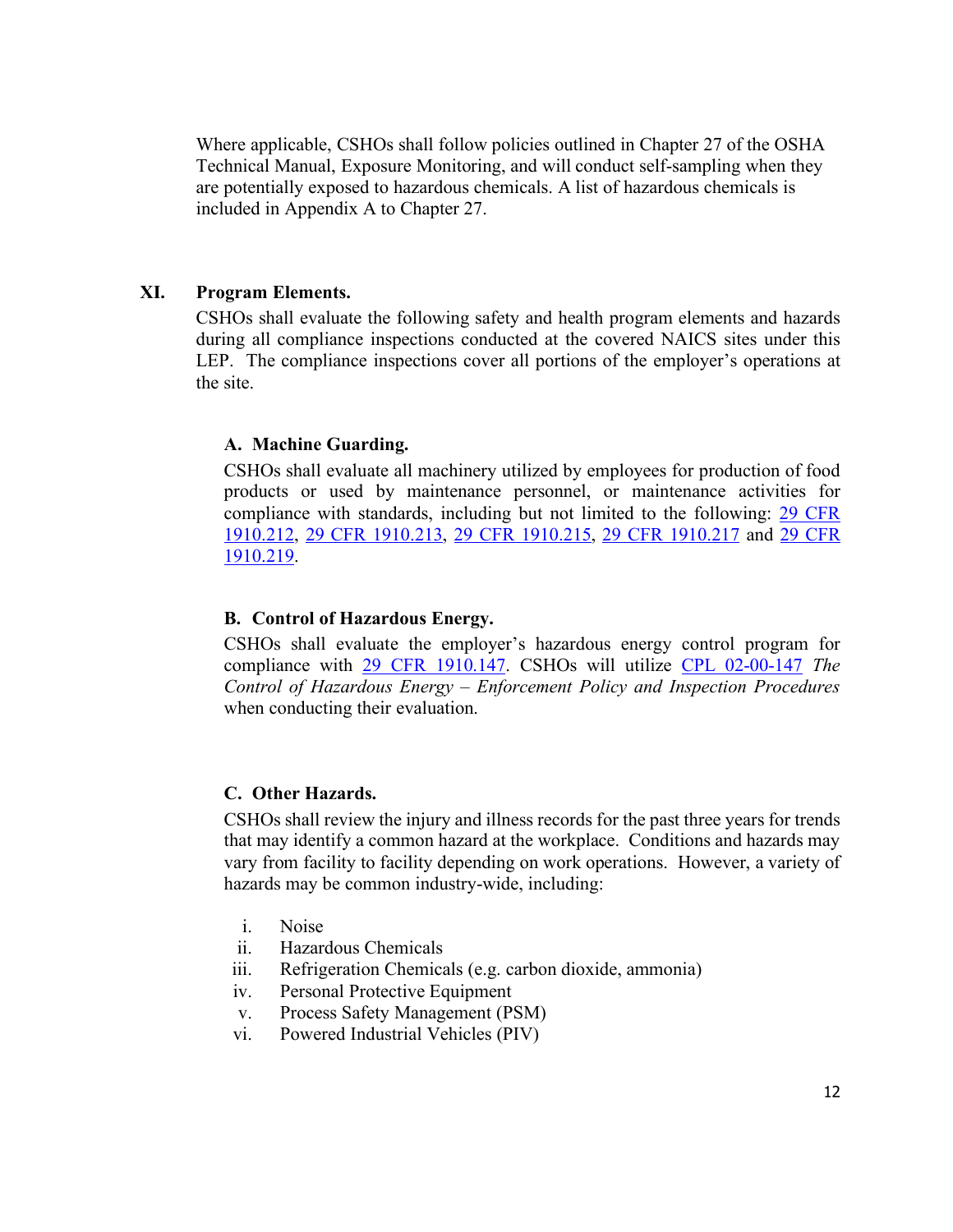- vii. Electrical
- viii. Falls
- ix. Walking Working Surfaces
- x. Permit Required Confined Space (PRCS)
- xi. Combustible Dust
- xii. Struck-by hazards
- xiii. Bloodborne Pathogens
- xiv. Emergency evacuation plans and procedures
- xv. Temporary Labor Camp conditions

#### <span id="page-12-0"></span>**XII. OIS Coding.**

Current instructions for completing Inspection, Complaint, Fatality, and Referral Forms shall be applied when recording inspections under this LEP.

- A. The Inspection Report for any inspection expanded or scheduled under this LEP shall be marked as **"FOODMAN"** in the Local Emphasis Program field.
- B. All other enforcement activities (i.e., complaints, referrals, etc.) conducted under this LEP shall be marked as "**FOODMAN**" in the Local Emphasis Program field.
- C. Compliance Assistance interventions conducted under this LEP shall be marked as "**FOODMAN**" in the Local Emphasis Program field.
- D. All other applicable OIS codes shall be applied, as appropriate.

### <span id="page-12-1"></span>**XIII. Evaluation Procedures.**

The Appleton Area Director shall submit program reports at the midpoint of the program and at the expiration. The program report will include a brief description of program activities and results, analysis of factors listed in [CPL 04-00-002](https://www.osha.gov/sites/default/files/enforcement/directives/CPL_04-00-002_0.pdf) (formerly CPL 2.102), Appendix A, as well as recommendations regarding the continuation of this Local Emphasis Program. In addition, the following factors should also be included.

- a. The number of inspections where food production facilities were evaluated and total number and percent of violations that are serious, willful, or repeat.
- b. The number of serious or other-than-serious violations for the following unique hazards to the industry: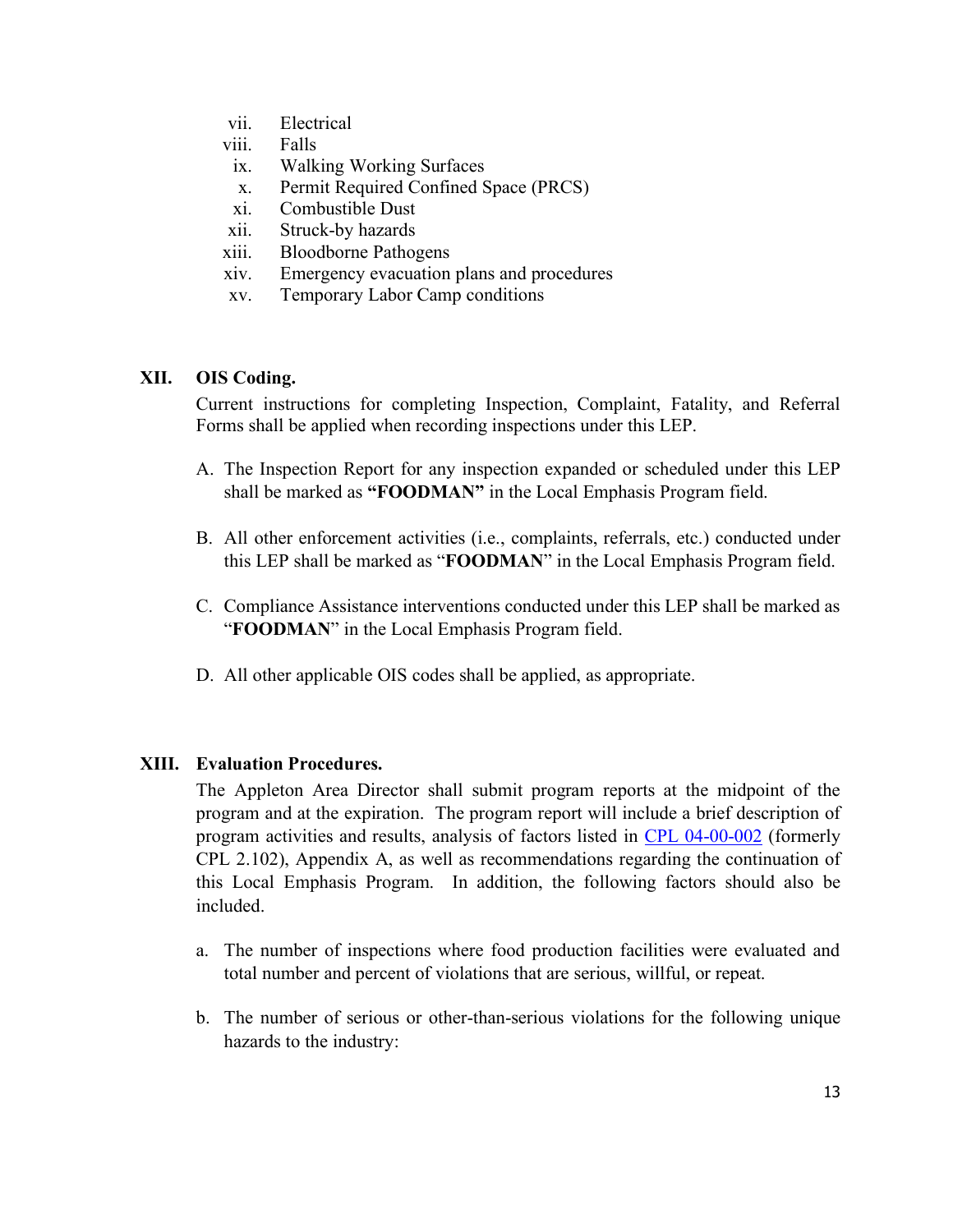- i. Machine Guarding (1910.212-1910.219)
- ii. Control of Hazardous Energy (1910.147)
- c. The number of hazard alert letters issued.
- d. Annual number of fatalities, hospitalizations, amputations, and serious incidents at food production facilities.
- e. The number of unprogrammed activities concerning food production facilities conducted annually.
- f. The number of employees covered during enforcement and outreach activities.
- g. Narrative that describes the impact that outreach activities may have had for employers and employees.
- h. Abatement measures implemented, if novel and innovative.

# <span id="page-13-0"></span>**XIV. Outreach Activities.**

Prior to the initiation of the enforcement of this LEP, each covered Area Office will implement outreach programs that support the efforts of the Agency in meeting the goals of the LEP. These outreach efforts should take place at least three months before the initiation of enforcement. Such programs may include:

- A. Targeted presentations, speeches, meetings, and/or training sessions with employers/stakeholders.
- B. Letters/mailings to employers, professional associations, local safety councils, apprenticeship programs, local hospitals, and occupational health clinics.
- C. News releases through local newspapers, safety councils, and/or Safety & Health organizations.
- D. Use of current social media methods such as twitter and e-mail contacts*.*
- E. OSHA Area Offices may leverage existing Partnerships and Alliances with groups representing employers and workers in the affected industries to share